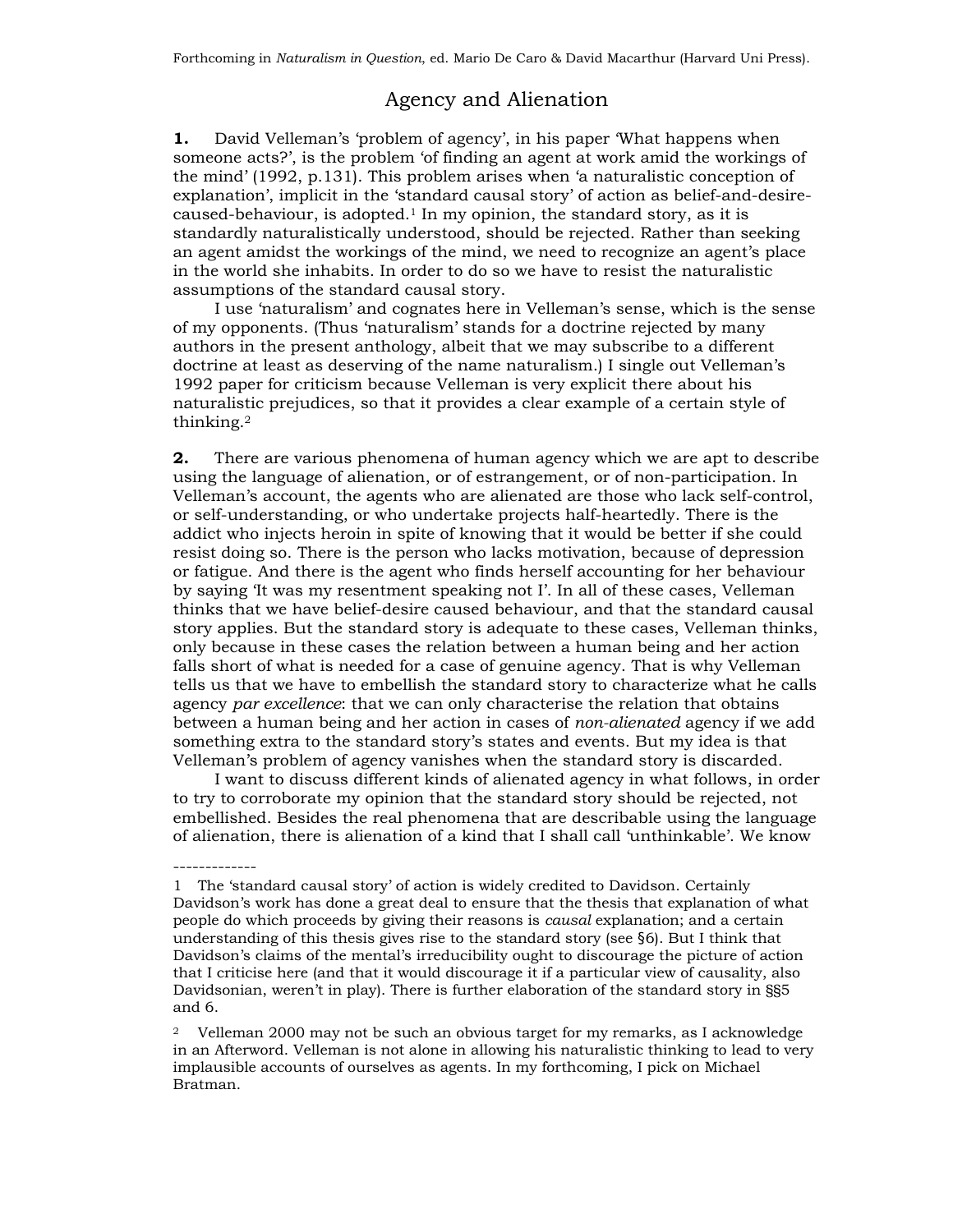that we are not alienated agents of the unthinkable kind, so that we can also know that we must resist whatever assumptions lead to our feeling that we might be so alienated, and that we must not assimilate the real phenomena of alienation to the unthinkable kind. I shall use a discussion of unthinkable alienation (§§3, 4) to elicit the errors of the standard causal story of action (§6) and to show that Velleman's problem is misconceived (§7). That will put me in a position to say how we might think about phenomena which interest Velleman and which we describe using the language of alienation (§8).

**3.** When he endorsed the conception of explanation that gives rise to his problem of agency, Velleman cited Thomas Nagel. Nagel invited us to adopt a picture of the world in which all events and states of affairs are seen as caused either by other events and states or by nothing at all. If you try to imagine your actions as part of the flux of events in this picture, then you will find yourself alienated from them. As Nagel put it:

Everything I do or that anyone else does is part of a larger course of events that no one "does" but that happens.' (1986, p.113).

It seems that in order to adopt the picture which Nagel invites us to, we have to view actions as set apart from the agents whose actions they are. But if actions are events—as Nagel assumed in presenting the picture, and as my naturalist opponents here all assume—then they are surely not events from which agents are set apart. The phenomenon of human agency can be caught in the first instance with the idea of *someone's doing something intentionally*. When that idea is put together with acceptance of an event ontology, there is a way to define 'an action'. Thus, one might say: there are human beings who do things; when someone's doing something is her doing something or other *intentionally*, human agency is exemplified, and an event that is *her doing the thing* is an action. It is no wonder then that we should feel alienated if we are meant to think of our actions among the course of events and proceed to speculate about how we might fit in. For where an action has been picked out, an agent has been: the action is *her* doing something. (It isn't true quite in general that an agent has been picked out whenever an action has been. One might for instance know that some human being had caused something without knowing who had. Such examples, however, do nothing to suggest that one ought to look for a human being within the flux of events present in the picture from Nagel's external perspective.)

Nagel encourages a sense of alienation by speaking as if you stood to an event that is your action in a relation expressible using the word 'do'. This makes it seem as if you could participate as agent only by being related to something that might be present in a scene in which you yourself were not involved. It can then be tempting to think that in order to make a difference, you would have to butt in as a cause at the point at which your action is found. Hence, perhaps, some of the attractions of the claim that agents cause actions. But even if the idea of agents' butting in might somehow help to give sense to the thought that agents contribute to what happens, there would still be a difficulty about supposing that the world to which agents make a difference is occupied only by events and states that are part of a flux in which agents themselves might never have been involved. For we take ourselves be influenced by, not only to act upon, the world to which our actions make a difference. In order to escape from a general threat that we are alienated from the world we inhabit as agents, we have to avoid thinking of ourselves as standing in a relation either of *doing* or of *causing* to the events that are our actions.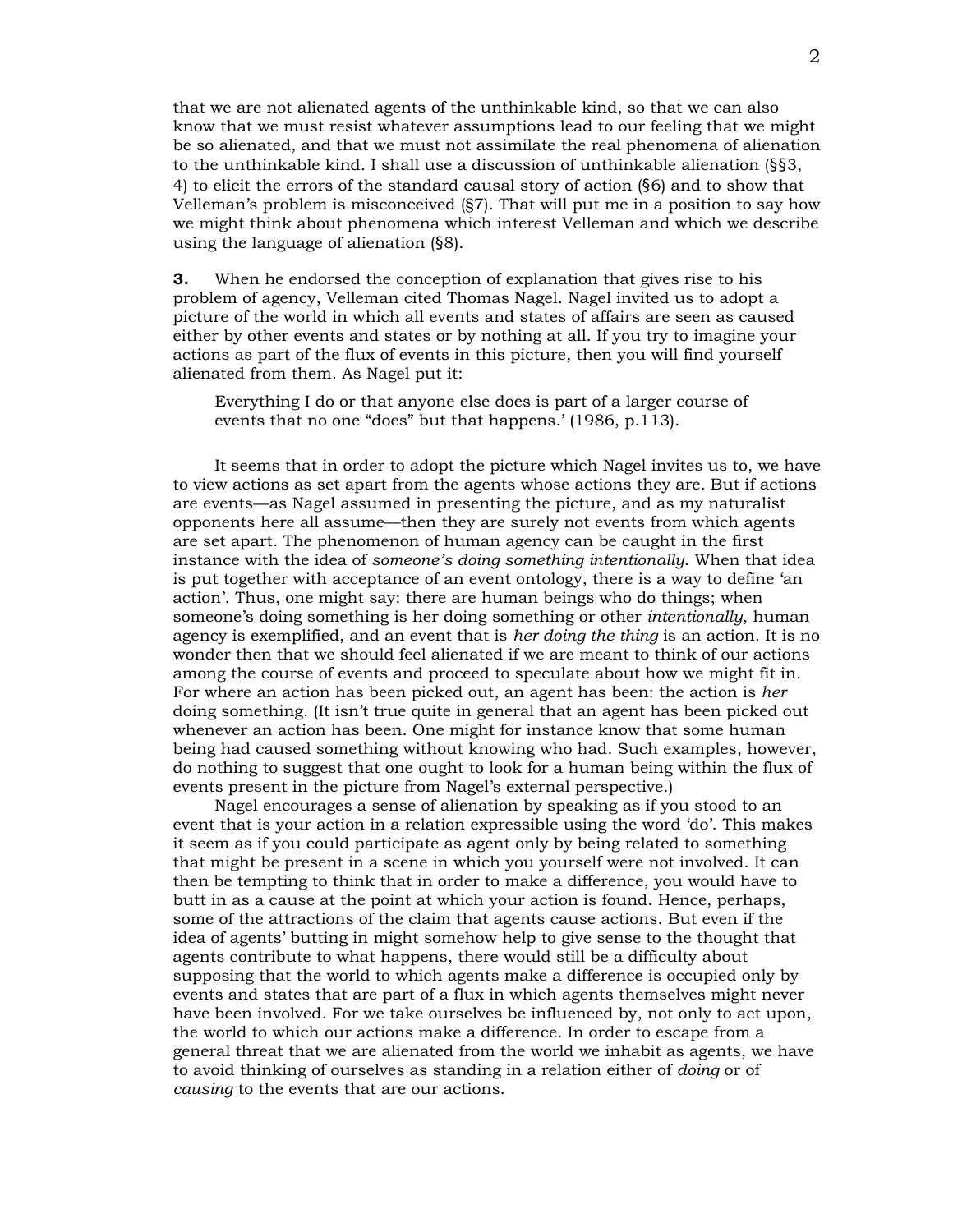(It should be acknowledged that it is only in a semi-technical, philosophical usage that 'action' stands for events, and that it is not ordinarily so used. But it is only in this sense that actions are particulars and thus candidates to be 'part of a larger course of events'. It adds to the general confusion in this area that 'event', as well as 'action', has uses in which it doesn't stand for particulars. My policy here is to use both 'action' and 'event' as I think naturalists mean to—only for things in an ontology of particulars.)

When the relation between agents and the events that are their actions is understood, it will not seem possible to locate actions among a causal flux in which agents might play no role. Human agents are not merely things within which things happen, and they clearly do play a role in the arena within which their actions are found. For an event of someone's doing something is typically an event of her bringing something about; and the event that is her action (her doing the thing) brings about that which she brings about. A driver slams on her brakes and brings it about that the car comes to a sudden stop; the event that is her slamming on the brakes brings it about that the car come to a sudden stop.

Nagel was surely right, then, to say that the very idea of agency is threatened when we try to accommodate actions in an 'external perspective'. The role of agents in a world of events is evident only when it is appreciated that agents cause things—things that ensue from their actions. It seems unthinkable that agency should be manifest from any point of view from which it is impossible to locate agents.

**4.** Nagel asked us to imagine looking at things from far away in order to pose his question about actions' place in the natural world. One can produce the mystery also by looking at human beings close up and looking inwards—as Hume did.

Hume expressed great bafflement about our role in the explanatory order when he looked at agents' insides:

We learn from anatomy that the immediate object of power in voluntary motion is not the member itself which is moved, but certain muscles and nerves and animal spirits, and, perhaps, something still more minute and more unknown, through which the motion is successively propagated ere it reach the member itself whose motion is the immediate object of volition. ... [T]he power by which this whole operation is performed, so far from being directly and fully known to an inward sentiment or consciousness, is to the last degree mysterious and unintelligible. How indeed can we be conscious of a power to move our limbs when *we have no such power*, but *only* that to move certain animal spirits which, though they produce at last the motion of our limbs, yet operate in such a manner as is wholly beyond our comprehension? (1748, §7, Pt I.)

There are two things to notice about this passage. (Hume's own agenda here are not to the present point.3) First, Hume's proffered reason for denying that we are conscious of a power to move our limbs is that we do not have such a power.

------------- 3 At this stage in the *Enquiry,* Hume is in the process of arguing that we have no impression of causal power. He aims to refute someone who says that such an impression can be got from reflection on the influence of our volitions on bits of our bodies that we can move.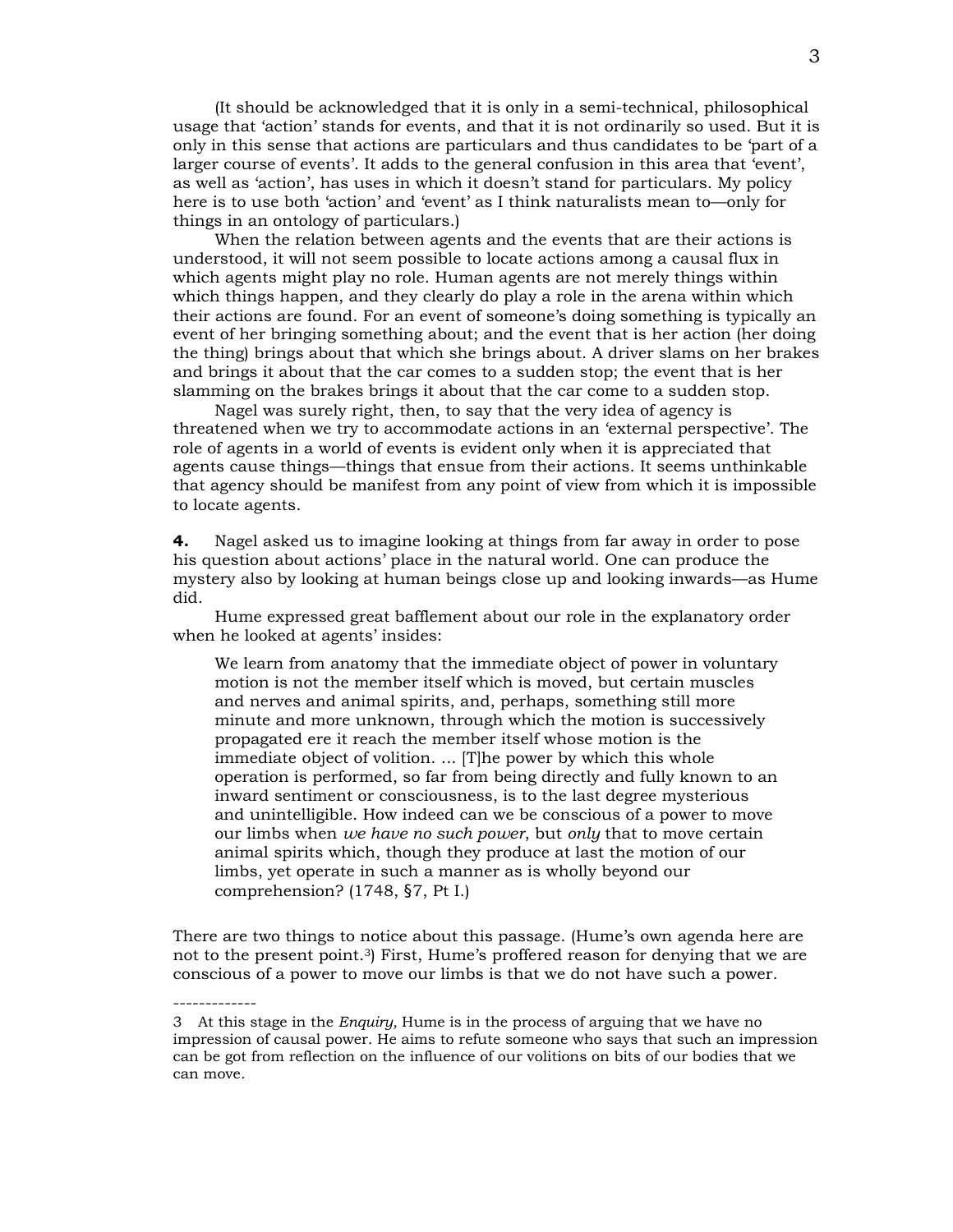Secondly, Hume's denial that we have a power to move our limbs does not (at least at this juncture) spring from any general mistrust of the idea of power; for he tells us straightaway that there *is* a power we have—a power to move certain animal spirits, whose excitations eventually produce motions of limbs. Hume's is then a view of ourselves as agents from which we are bound to feel estranged. The only power we have is a power to produce effects, which are, as Hume says, 'totally different from' the ones that we intend. Such effects—events in brains not only fail to be within the scope of our intentions, but seem not to belong to the world that we inhabit as agents. Agents, in a word, are alienated.

One might want to blame Hume's strange view on his ignorance of science, and one might want to blame it on his dualistic thinking. But I suggest that it has another source. If one looks inside someone's skull, expecting to see the makings of intentional bodily movements there, one is sure to encounter a mystery about them.

To see this, imagine someone called Jane who is given a very detailed account of electrochemical impulses, neural transmission, and so on, but an account that doesn't mention any organism inside which this all takes place. Jane is told that, by knowing the scientific story, she knows *everything* that happens when someone moves his arm at will. She might reasonably be puzzled. Certainly knowledge of relevant portions of electrochemistry and understanding of the operation of neural transmission make her better placed than Hume was to know what goes on when someone moves: she can understand how a limb comes to move. But science doesn't make her better placed than Hume was to say what someone's intentionally moving his arm *consists* in. Hume's mystery does not go away by providing a neuroscientific account of what goes on inside.

Philosophers who are used to thinking that accounts at the sub-personal level record all the personal-level truths won't allow that Jane's predicament is anything like the one that Hume puts us in. They may say that Hume follows Descartes in separating mind from brain, and they may attribute his strange claims to this. But notice that there is actually no mention of a mind in Hume. Hume is hostile to substances, whether mental or physical; and he is happy to assume that volitions set the animal spirits in motion. His expressions of mystery and unintelligibility relate not to the operation of mind but to the production of motion by events in the brain and nervous system. Hume's reason for thinking that our only power is to do things that we do not intend to do is that volitions, being at a distance from the limbs, are in no position to move the limbs directly. When causation is pictured, as it is by Hume, as proceeding always from event to event by relations of contiguity, the depths of the brain are the only place for the operation of a causal power antecedent to a limb movement. With that picture in place, the only question one can raise about causal history concerns how the limb gets to move. One loses sight of questions about the agent, and why she did what she did.

If this diagnosis is correct, then the thing that explains Hume's strange view is the absence of a human being from his account. There is nothing inside the skull—where causality, as Hume conceives it, is to be observed—which is in a position to move anything that it might have a reason to move: there is nothing for a predicate such as 'moves the arm' to apply to. Jane's difficulties about locating actions in the scientific story have a similar source, then. Among the flux of internal events, she cannot find any event to identify with *x*'s doing something, where *x* is a human being. Presumably if Jane sought the advice of a present-day naturalist, she would be told that some tract of cerebral events adds up to an event of someone's intentionally doing something. (Compare Velleman who writes: 'One is surely entitled to assume that there are mental states and events within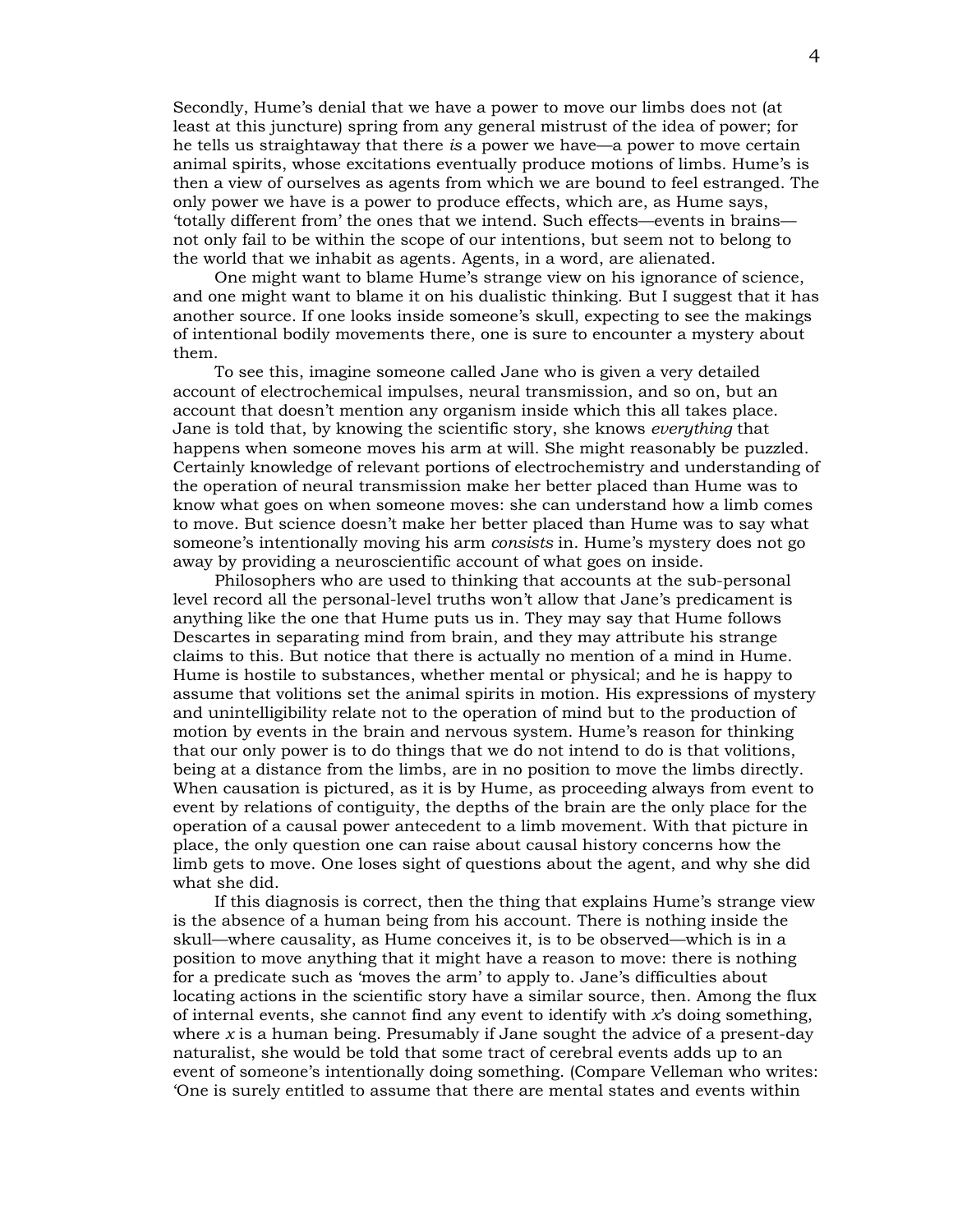an agent whose causal interactions constitute his being influenced by a reason' 1994, p.124.) But we should wonder now whether Jane is not being asked to find an agent amid the workings of the brain by fabricating out of naturalistic elements something that can do duty for a Cartesian mind. Hume felt forced to deny that we have the power to move our arms. And so it seems should Jane unless she is allowed to take a different view in order to find human beings making movements of bits of their bodies. Until she does so, agents will seem to be alienated even from the bits of their bodies that they can move. It is unthinkable that this should be our situation.

**5.** What is it for someone intentionally to raise her arm, if it is not, as Hume says, the operation of a power of hers to affect minute things inside her?

Well, when someone raises her arm intentionally, there is (arguably<sup>4</sup>) an event of her trying to raise it, and an event of its rising. For some causal theorists of action, this will seem to be the beginning of an analysis. If it is agreed that both a trying-to condition and an arm-rising condition are necessary, the next idea will be that a causal condition—saying that *x*'s arm's rising depends causally on *x*'s trying to raise it—supplies a third necessary condition of *x*'s raising her arm intentionally. And it might be suggested that these three conditions are jointly sufficient. But anyone who knows the history of this idea will be ready with counterexamples. Perhaps a neuroscientist intervenes between *x*'s trying to raise his arm and his arm's going up, so that even though there is causal dependence of the latter on the former, it was the scientist rather than *x* who raised *x*'s arm (if anyone did). An analysis of '*x* raised his arm' would need to include a condition that specified what it would be for a causal connection to be of the right kind. (It would need to find an informative way of excluding 'internal deviant causal chains'.5)

But if we resist the kind of alienation bred by Humean thinking, we shall be satisfied with something less than an analysis. The right kind of causal connection here, we can say, is the kind there is when someone's arm's going up is an exercise of her capacity to raise her arm at will. (The neuroscientist's role in the counterexample is to pre-empt the exercise of such a capacity.) So we could say that someone raises her arm intentionally if and only if (i) she tries to raise it, and (ii) she therein exercises her capacity to raise it so that (iii) her arm rises because she tries to raise it. Possession of the relevant capacity is presupposed to

------------- 4 The claim that one tries to do what one intentionally does may be denied. But this claim introduces nothing that is especially likely to be rejected by those whose style of causal theory I dispute. Indeed the claim can be quite welcome to my opponents: making mention of an event of the agent's trying to do something provides them with an item of a sort that may seem to them to be suited to belong among bodily movements' causal antecedents as they conceive these.

5 Mele aims to provide informative sufficient conditions for an event's being an action in order to win an argument with an opponent who is an 'anticausalist teleologist' (see Mele 2000). I think that Mele's assumption that anyone who is opposed to 'anticausalism' must provide such conditions has prevented philosophers from seeing that there is a more modest causalism than that espoused by those who tell the standard story. (Mele persists with the standard causal story when he responds to Velleman 1992, in Mele forthcoming, Ch. 10. But Mele and I are in agreement (a) that there is no single state of mind corresponding to Velleman's agency *par excellence*, and (b) that some of Velleman's problems about locating agents go away when one acknowledges that an agent is a human being who acts.)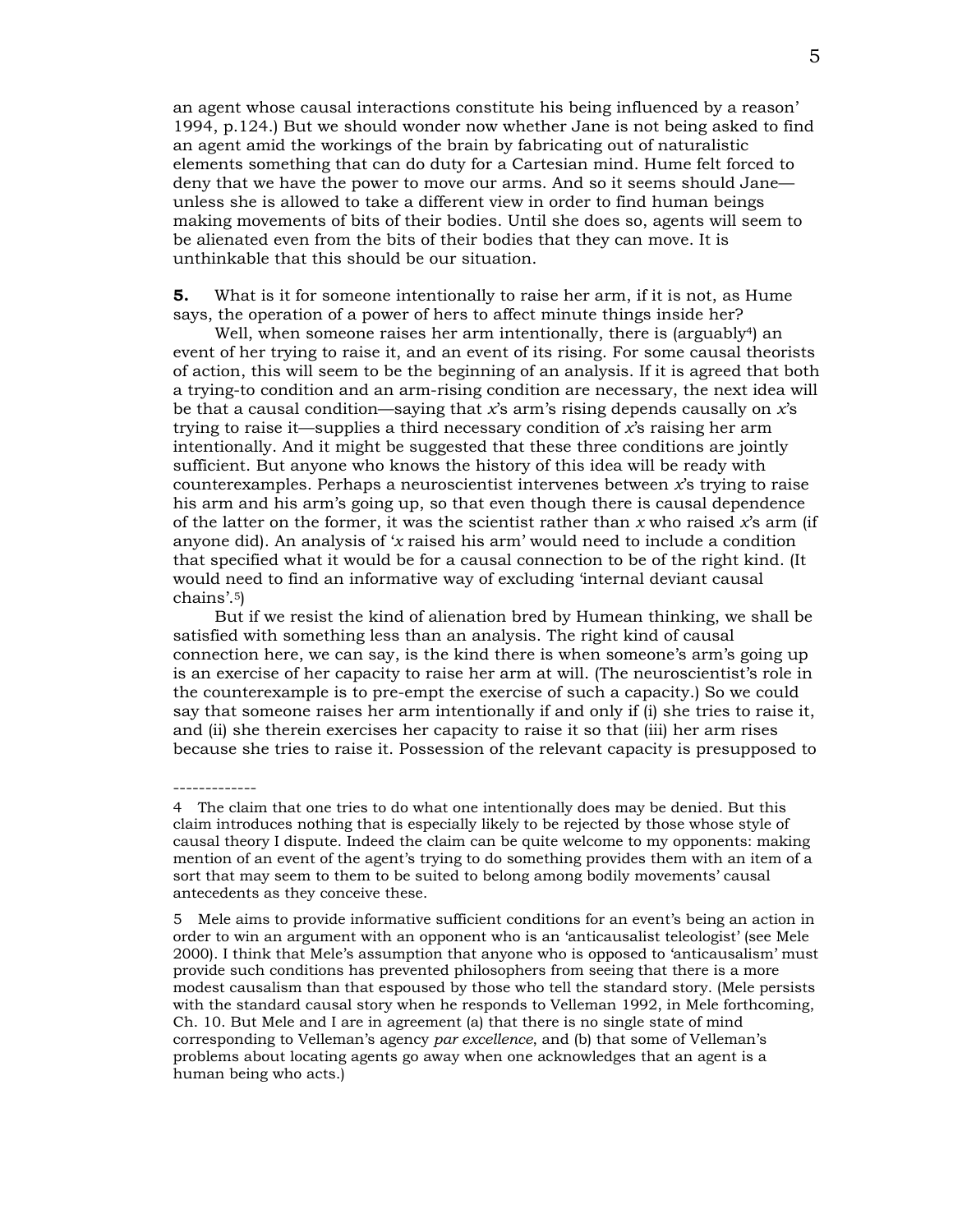an agent's *trying* to raise her arm. The capacity is not exercised by someone whose arm makes movements against her will—as in anarchic hand syndrome<sup>6</sup>; it is thwarted when someone is impeded in raising her arm; and it is destroyed if an arm is paralysed. We can only latch onto the facts about someone who intentionally raises her arm when we allow her to be capable of raising it.

For all its circularity, this non-reductive account may be instructive. Of course its lack of analytical ambitions ensures that it cannot be of any help to anyone who had hoped to find naturalistically approved terms for describing the events that occur on an occasion when someone raises her arm intentionally. But it is genuinely a causal account, which reveals bodily agency as involving psychophysical capacities that depend on human beings' causal complexity. It acknowledges, as Hume could not, that we have the power to move our arms. And it shows immediately that there is something wrong with the standard causal story of an action—as a belief-and-desire-caused piece of behaviour.

**6.** The standard story has no dispute with my characterisation of an action as an event of someone's doing something intentionally.7 And it can be agreed on all hands that a causal explanation of a certain sort can be given of why someone did something that she intentionally did. An explanation of the relevant sort shows that, in the circumstances the agent found herself or took herself to be, doing the thing was warranted or seemed to her to be. Those who are prepared to stretch the idea of 'having a reason' somewhat put this by saying that the agent had a reason to do the thing. And those who have a simplistic conception of a reason will then think of *x*'s having a reason for φ-ing as *x*'s having a desire which *x* thinks will be satisfied if she φ-s.

So far, there need be nothing wrong with this story, beyond its overgeneralizing the role of *reasons* and of *desires*. But it is from this story that naturalists reach 'the standard causal story'. They do so by converting the claim that x's φ-ing is explained by her having a desire which she thinks will be satisfied if she  $\varphi$ -s into the claim that belief-desire pairs cause bodily movements. The conversion takes place by way of three transitions. First, *x*'s desiring something and believing something is translated into talk of items with causal potential, so that *x*'s having a reason is taken to be a matter of the existence of a pair of states.8 Secondly, the fact that these states are cited in a causal explanation of why *x* did what she did is taken to be equivalent to their being causes of an action. And thirdly, an action is thought of as something on the physical side of a supposed mental/physical divide and called a bodily movement.

<sup>6</sup> Anarchic hand syndrome is a rare condition, owed to injuries to the motor area of the brain and *corpus callosum*, from which Dr. Strangelove (the Peter Sellers' character in the Kubrick film of that name) suffered.

<sup>7</sup> My way of telling the story assumes that Davidson is right about actions' individuation. There are naturalists who think that Davidson is wrong about that. My claims would need to be recast to count against them.

<sup>8</sup> Of course there is a use of 'state' such that a person's desiring something or believing something (not to mention having a capacity to move her arm) is a state of hers. But in this use of 'state', states don't belong in a category of particulars which includes events or, as Velleman says, 'occurrences, the basic elements of explanation in general .. in terms of which any explanation of human action will speak (1992, p.130). Steward 1997 contains very effective criticism both of the way that 'state' has come to be used in philosophy of mind, and of the model of causality that is brought to the subject with a 'naturalistic conception of explanation' such as Velleman's.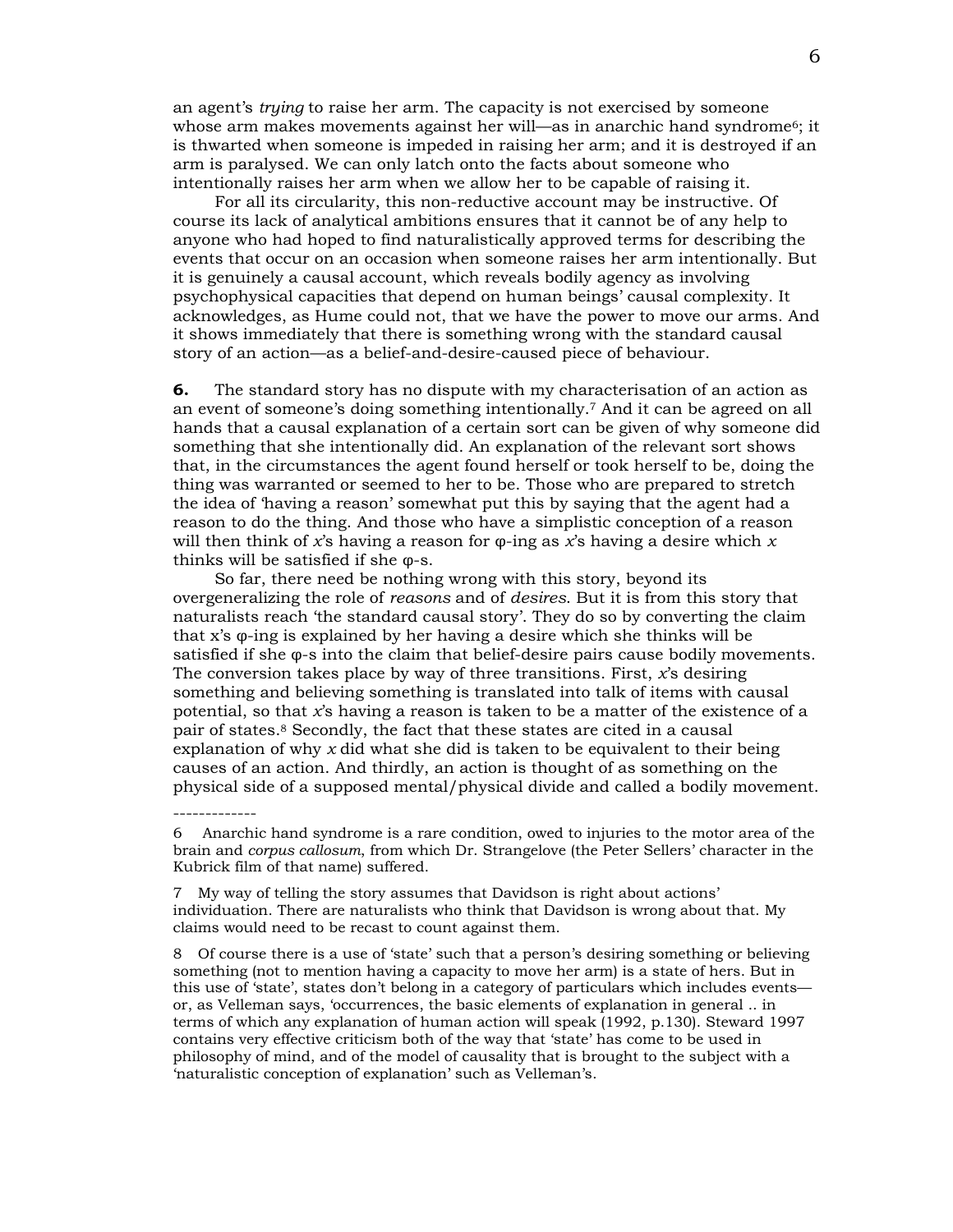The central claim of the standard story of action, then, in its most familiar version, is that belief-desire pairs cause bodily movements. When 'try to' is introduced, the claim may be that a "belief-desire pair" causes "a trying", which causes a movement in its turn.9

There is no need to look at further details to see that the story creates the problem which Velleman called the problem of agency. In relying on the idea of items linked in a causal chain, the standard story treats causation as Hume did, and takes it to be possible to find an action without locating any bodily being who can move. We cannot then see any agent making any difference to anything: we have the problem 'of finding an agent at work amid the workings of the mind'.

**7.** Velleman saw no difficulties about *bodily* agency when he posed his problem of agency. That problem is supposed to arise specifically in cases where the agent does not suffer from being or feeling alienated, whereas there is bodily agency—of which Hume gives such a strange account—whether or not the agent is alienated. The standard causal story is fine with Velleman so long as it is told about agents who are depressed or fatigued, or who lack control, or would prefer to be motivated differently from how they actually are.

Inasmuch as Velleman's own problem of agency is restricted to what he calls agency *par excellence*, Velleman must think that the picture got from Nagel's external perspective, from which human beings are absent, succeeds in containing the truth about agency at least some of the time. But one wonders then how Velleman can think that Nagel's external perspective reveals 'the obstacle to reconciling our conception of agency with the possible realities [given our] scientific view of the world'  $(p.129)$ . For as Nagel saw things, there appears to be no room at all for agents in the naturalistic explanatory order.

Well, part of the explanation of Velleman's belief that the standard story sometimes has application is his thinking that there is agent participation of a sort wherever there is human action. He says that 'every action must be … such than an agent participates in it, in the sense that he does it' (n.5, p.128). Here he relies upon assuming that we encounter a trouble-free kind of agency as soon as we can say 'He does it'. But in making this assumption, Velleman refuses to face up to the threat of unthinkable alienation. Nagel said that his external perspective presented a *general* threat to "he does it" being true in any sense; and we saw that this seems exactly right if we construe 'he did it' as expressing a relation between a person and an event in the naturalistic explanatory order (cp. §3). It is true that we also saw that 'He did it' is not actually understood in this way, and that Nagel's threat is engendered by a misunderstanding about how people relate to the events that are actions. But the present point is that Velleman cannot consistently hold both that Nagel's external perspective poses some genuine threat to our agency, and that someone's action is unproblematically accommodated in the naturalistic explanatory order by virtue of his having "done it".

In fact Velleman appears to acknowledge that there is a more general problem than the one he labels the 'problem of agency'. For he tells us that the *mind-body problem* is that of 'finding a mind at work amid the workings of the

<sup>9</sup> My own claim has been that a bit of a person's body's moving may be causally dependent on her trying to do something. With the notion of 'trying to' introduced, then, it can be all right to speak of 'bodily movements'. But this is not to say that it is all right to speak of actions themselves as bodily movements—to speak as if a person's doing something were a bit of her body's moving.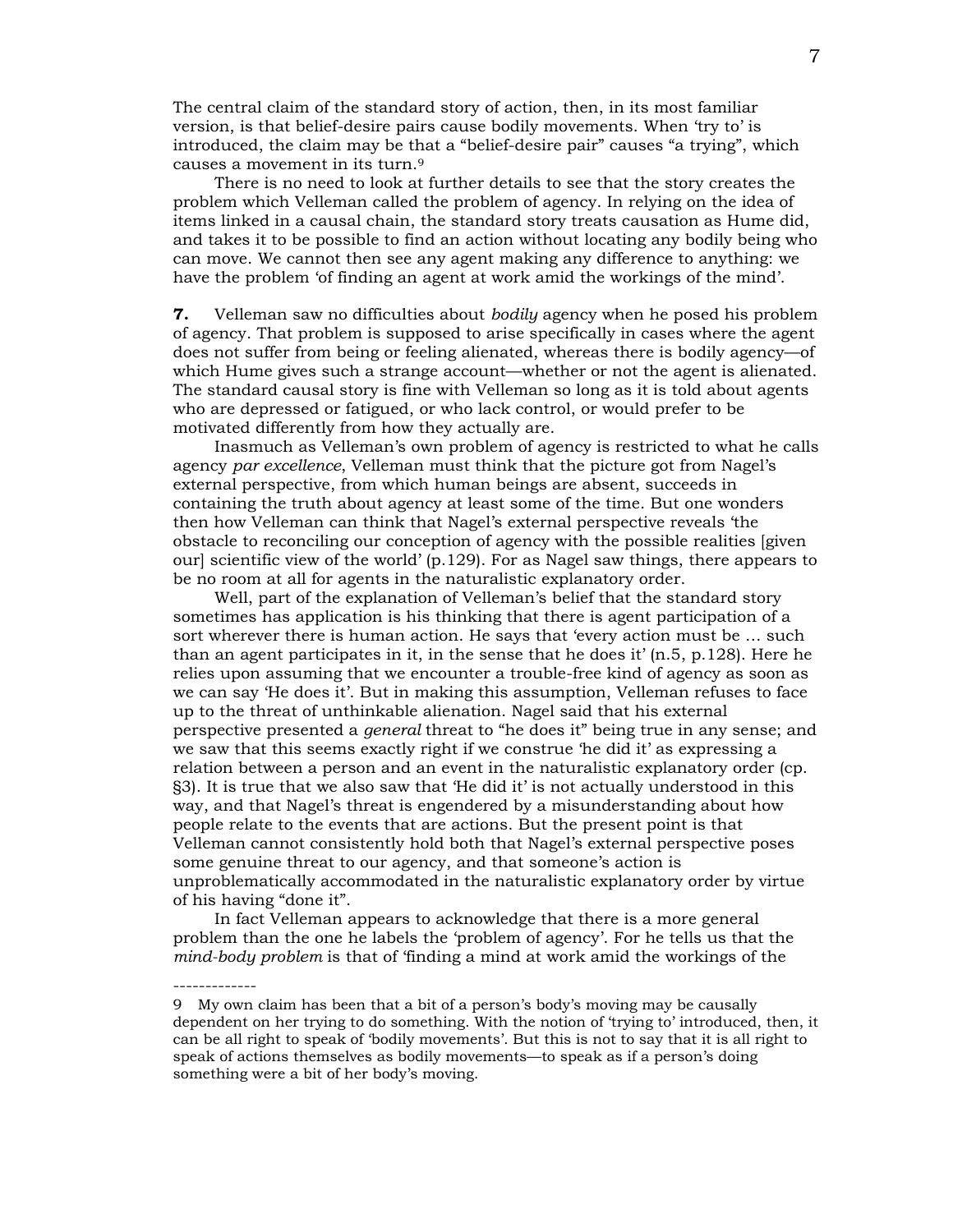body' (p.131). And if we are to think of 'a mind' as something that may move the body, then the phenomenon of bodily agency presents us with the mind-body problem as Velleman thinks of it and as we encounter it so vividly in Hume. (Notice that given this account of the mind-body problem, the problem Velleman labels the problem of agency is a problem about locating something amid the workings of something which has a problematic location amid the workings of the body.)

However exactly Velleman arrives at his view of the extent of the problem that he labels the 'problem of agency', he proposes to solve it by introducing a particular mental state, not usually admitted by the standard story's advocates, among actions' causal antecedents. The state in question is one that 'plays the functional role of an agent', and Velleman postulates that such a state is operative when there is 'agency *par excellence*'. But we can see now that this proposal is not addressed to the standard story's real difficulties. If human actions cannot be located among states and events viewed as part of 'the flux of events in nature', then introducing another state into that same flux could never be a recipe for bringing them in. A state supposedly playing the functional role of an agent brings too little too late. Such a state is literally too little, because fullsized human beings, not merely the putative inhabitants of their minds, are agents. Such a state arrives on the scene too late, because, as we shall see, human beings are thoroughly involved not only in their actions but also in their actions' causal pasts.

**8.** Velleman thinks that an agent's feeling or being alienated from what she does is a matter of the relation between her and her action falling short of what is required for a case of real agency, or of 'agency *par excellence*'. But if, as I have argued, the agent-action relation is simply that between *a* and *a*'s doing something, then it is impossible to make literal sense of this. And if, as I have argued, human beings are actually ineliminable from an account of their agency, then someone who fails to exhibit agency *par excellence* cannot be treated as someone in whom some functional role state fails to do its bit. Evidently we need to think differently from Velleman in order to draw distinctions between alienated, non-full-blooded agency and agency *par excellence*. But we shall discover that we naturally think differently: it is only to those in the grip of the naturalistic conception of what happens when someone acts that it could seem that differences between actions had always to be recorded as differences between causally efficacious items that produced them.

The agents for whom Velleman thinks the standard story is adequate are (as we saw) people who lack self-control, or self-understanding, or who fail to act wholeheartedly. In these cases explanations may appeal (respectively) to the strength of the agent's desires, to the impotence of her reasons, and to the force of an emotional reaction that she herself has not fully acknowledged. But in none of these cases should we succumb to thinking of states and events which are items inside her and which cause her body's movements. When someone's springs of action are ones she would prefer be rid of, it is understandable that we should liken them to constraints, and it is true that the language of forces and inertia then comes very naturally. But a person who appreciates that her conduct is out of accord with what she values, or is swayed by factors whose influence she regrets, admits her own motivations even if she does not approve of them. The desires and emotional states which explain what she does are after all states of *hers*—of the human being whose capacities to make movements are exercised and, even where she feels alienated from them, they are not adventitious forces in her brain. (To think of adventitious forces in the brain seems more appropriate in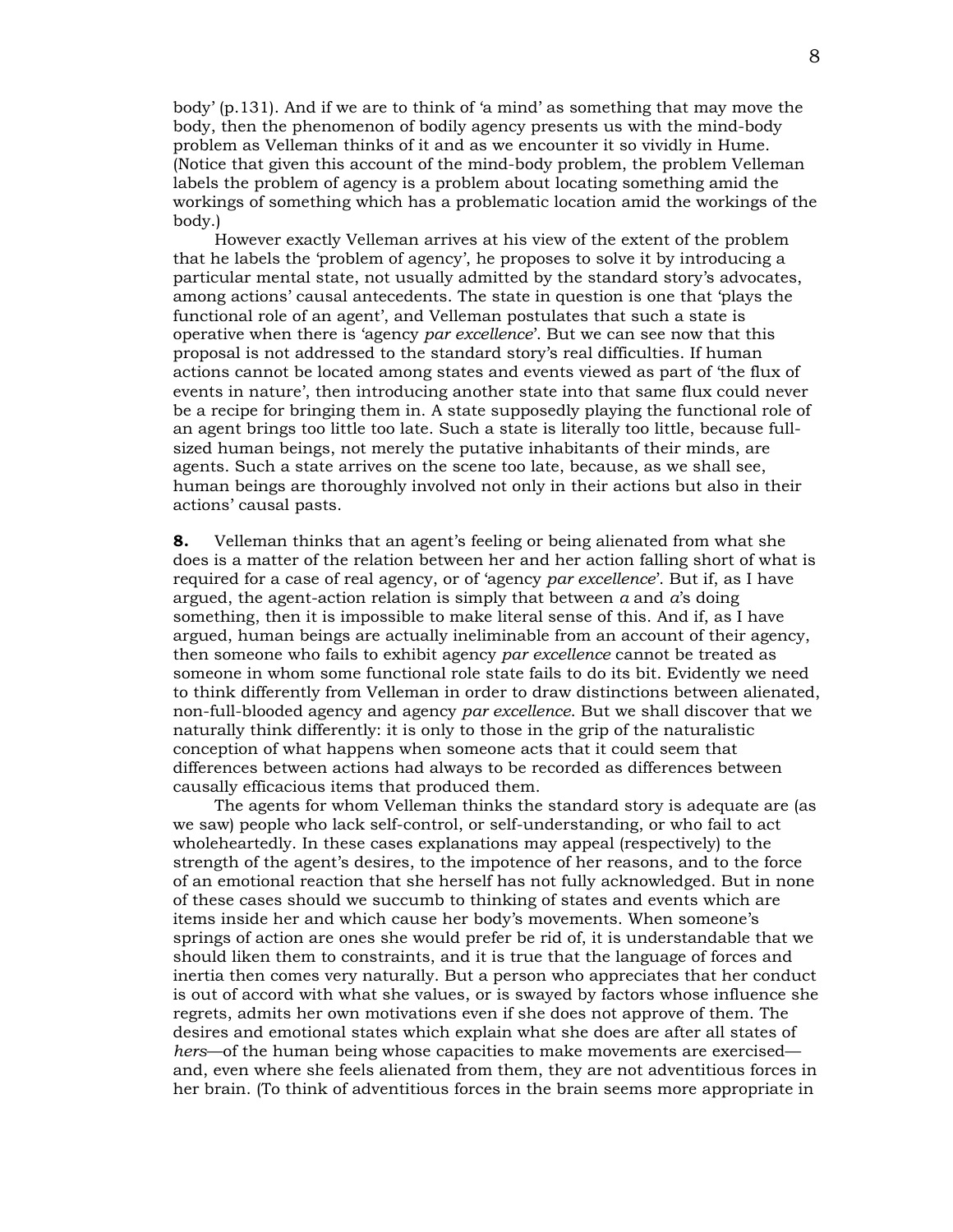understanding, say, the involuntary movements of sufferers from anarchic hand syndrome, which lack any personal psychological explanation.)

Of course we must allow that an agent can be, or feel, more or less alienated. To allow for this, we might think of agency as coming in degrees. There is a range of properties possessed by agents which they may exhibit more or fewer of on occasion, and to a greater or lesser extent. Our conception of an agent*-*inthe-highest-degree might be a conception of someone who is fully self-reflective and has complete self-control, who has values and makes valuational judgements upon which she acts, who uses reason and argument effectively, who is sensitive to her circumstances, who puts her heart into what she does, and who, as we say, *identifies* with her motivations and with what she does.10 To the extent to which a person's doing something on an occasion shows her as deficient compared to an agent*-*in-the-highest-degree, we could think of her as failing to participate in Velleman's agency *par excellence*. This is now to think of her as falling short of some ideal or other, and not as lacking some causally potent brain state.

A particular division among agents' properties will be important in considering what might be demanded of an agent in the highest degree. For we want to distinguish between the agency of mere animals, the regulation of whose lives follow biological patterns, and the agency of self-determined, human beings. In the animal case, drives, instincts and desires of certain sorts loom large in the aetiology of behaviour. In the human case, the influence of reason is characteristic. Yet even where the agent is a human being, what is done sometimes fails to be caught up with the appropriate functioning of a reasonable being and is then explicable in a more or less animal mode. Acting out of an addiction would be a case in point. We can understand why someone who has the capacities of a human agent may feel distanced from what is thus explicable, and why one should think that her agency then is less than full-blooded agency. But this is not to follow Velleman in thinking that the standard story can be told. For we still have an agent, something she does, and a psychological account of that.

Velleman sometimes writes as if his problem of agency were a problem about setting human action apart from the rest of animal behaviour. 'What makes *us* agents', he says, '—in our conception of ourselves, at least, if not in reality—is our perceived capacity to interpose ourselves into the course of events in such a way that the behavioural outcome is traceable directly to us' (p.128). Provided that 'interposing ourselves' is understood here as a matter of exercising our distinctively human capacities, and standing as we do to the events that are our actions, this seems exactly right (cp. end of §3). But in that case Velleman's qualification 'if not in reality' is surely needless. And there can be no need to deny that animals too can exercise their (animal) capacities (although the events of their exercising them are evidently not human actions).<sup>11</sup>

-------------

11 The picture from Nagel's external perspective in which only events and states are visible extrudes non-human animals along with human beings. For something about how human beings may be accommodated into a different picture as, as it were, a special sort of animal, see McDowell 1994, pp.114–119, and M. McGinn 2000, esp. pp.309–315.

<sup>10</sup> The idea that an agent can be more or as less fully identified with what she does is one of the things that leads to Velleman's talk of the agent/action relation as coming in degrees. The language of *identification* crops up sometimes in the personal identity literature, and there it sometimes leads, as it sometimes does in the present case, to an unwarranted reductionism.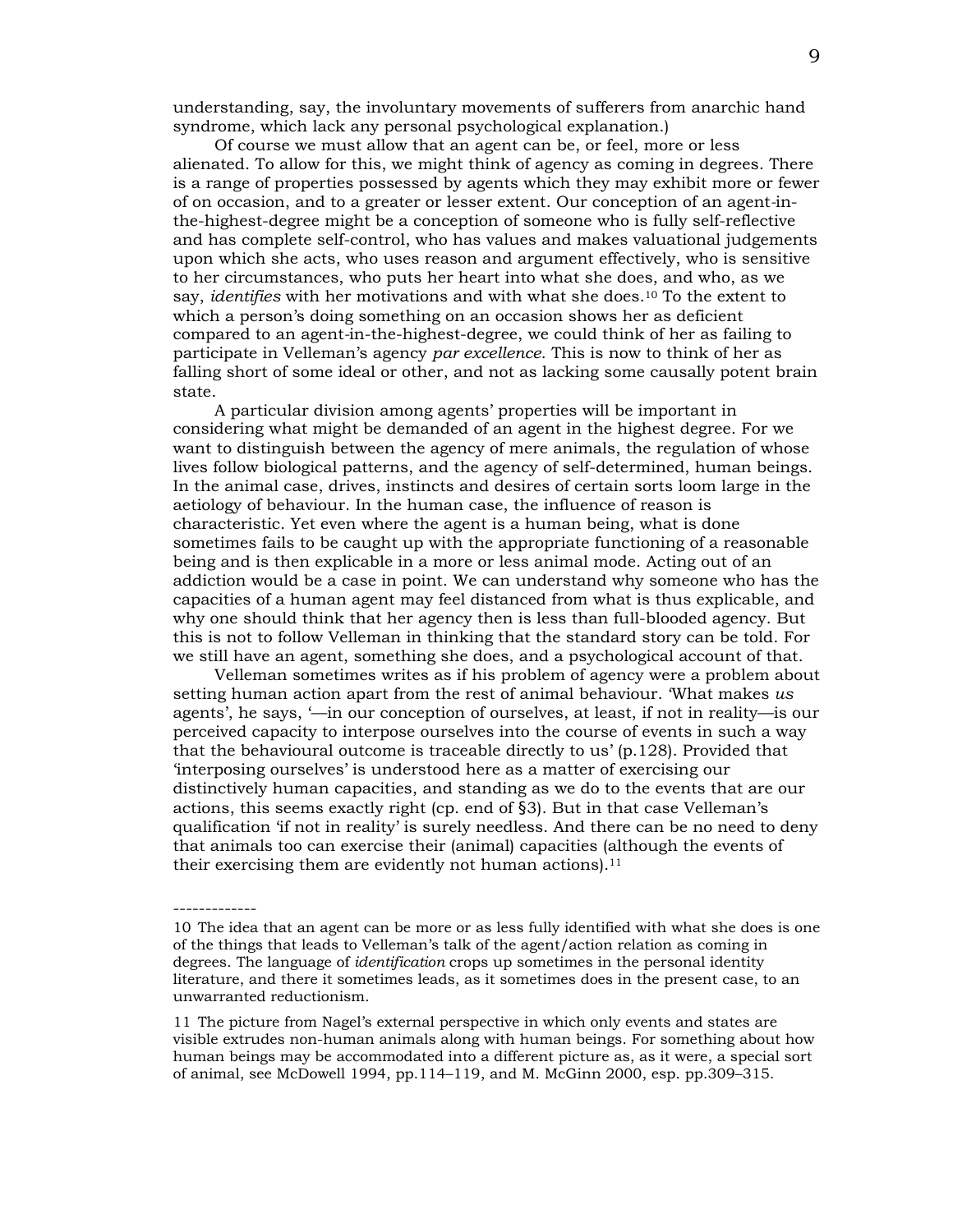Philosophers are interested in human beings. And they are interested inevitably in defects of agency—whether lack of self-control, weakness of will, failures of self-understanding or features that impugn responsibility. This interest encourages one to forget about the mundane and habitual. When someone, say, puts on her coat, leaves the office, and buys the evening newspaper before getting on the 'bus which will take her home, she does not express any deeply held values, or deliberate very much, or display particular self-knowledge or selfcontrol. But nor is her agency defective: there are straightforward explanations of what she does, and even if these allude only to mental states of kinds recognised in the standard story, we feel no pressure to add an extra ingredient in order to reveal her as a more or less reasonable, conscious being. Velleman leaves out the relatively mundane when he contrasts various kinds of defective, alienated agency with agency *par excellence*. The omission presumably stems from his thinking that the standard causal story needs some special supplementation if it is to contain a genuine agent. But when human beings themselves are an acknowledged part of the subject matter in explanations of things they do, there ought to be no pressure to add special states of mind, beyond those that are ordinarily recognised, to ordinary explanations. We can then understand why, in unremarkable cases, a person does not have to exhibit *any* of the properties that one might associate with 'agency *par excellence*'. And we shall find no reason to think, as Velleman does, that there has to be some single line to be drawn between defective agency and the real thing—some one state that makes human beings the sorts of agents that they are. It would actually be very remarkable if someone could exhibit *all* of the properties of an agent-in-the-highest-degree [all at once, as it were]—which is what a case of agency *par excellence* seems to demand.

One can understand Velleman's special interest in agency *par excellence*. For we certainly don't wish everything we do to be the product of desires we share with non-human animals, or to be a matter of habit or routine. But inasmuch as we do aspire to participate in agency *par excellence*, that need not be because we hope that some particular mental state should be operative in us as often as possible, but because we hope that we have all those standing capacities that we associate with agency in the highest degree. The extent to which we should wish actually to exercise such capacities obviously depends upon the kind of conduct that might be called for from us on occasion. An account of agency *par excellence*, then, can be focused on what should be contained in a description of a human being ideally equipped for life's contingencies. There is no need to think of it as an account of a particular sort of psychological machinery at work on each and every occasion of action when the agent is not alienated.

**9.** There are faults in the standard causal story (as I sketched it in §6) of a sort that I have not spoken to here. Nearly everyone would agree that an adequate account of human motivation would include mental states of many more kinds than the standard story recognises, and that it is the product of overgeneralization. It is widely accepted, for instance, that people's having intentions and plans cannot be reduced to their having reasons.12 And not only (as I suggested above) does the notion of 'a reason' have to be stretched if human agency is always to conform to the standard story, but it is also true and widely

<sup>12</sup> Michael Bratman argued this, and demonstrated the shortage in the kinds of mental state that the standard story trades in, in his 1987.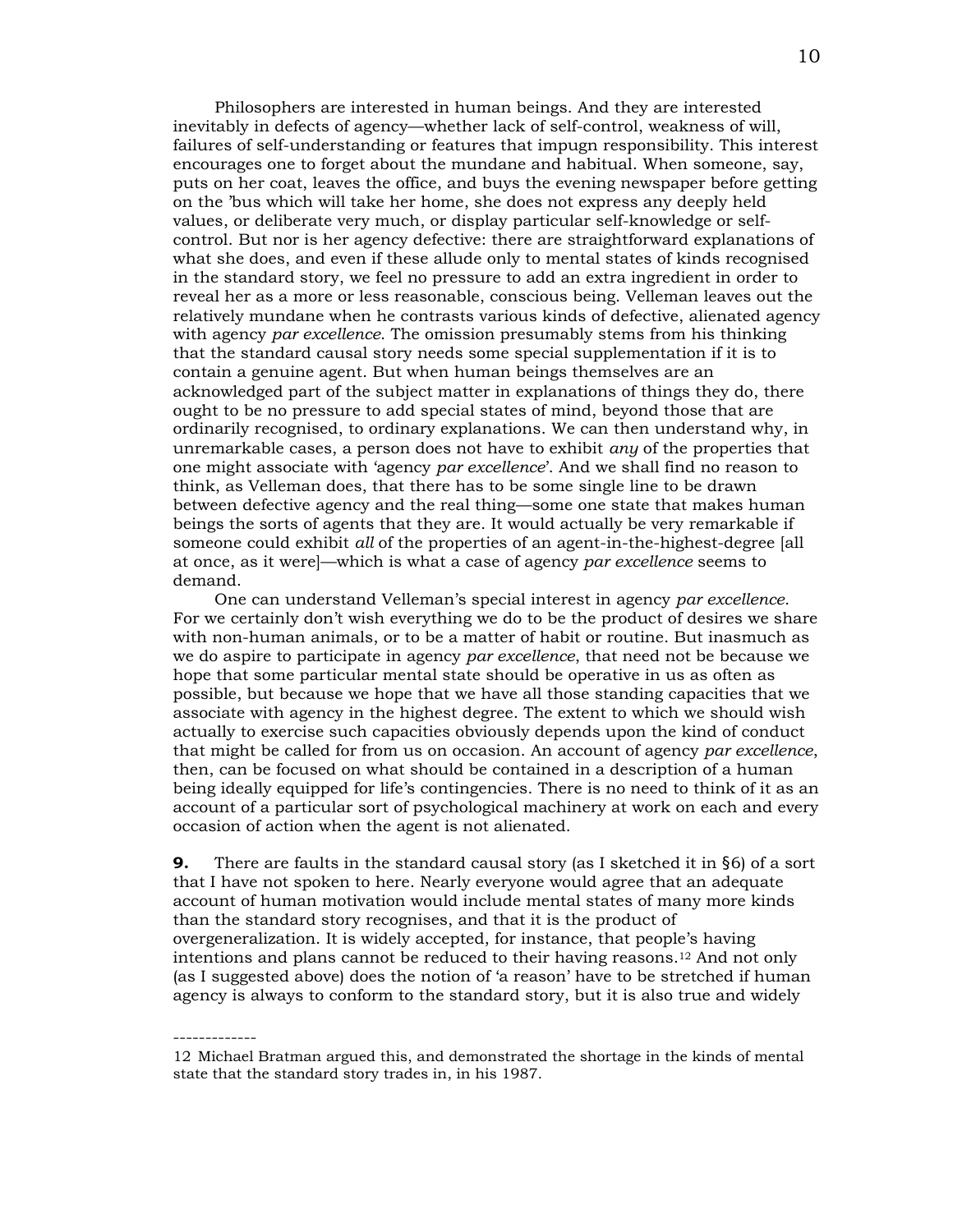acknowledged (and it leads to an opposite sort of distortion) that with its casting of *desire* as a ubiquitous motivational ingredient in the genesis of action, the standard story obliterates distinctively rational and deliberational influences on an agent's conduct. Sticking with the standard story's conceptual resources then has the consequence that someone who acts always out of non-reasoned desires can be a paradigm of a human agent. This could provide another part of the explanation why Velleman takes the story to be adequate to telling us what happens when someone acts in some defective way, but to have peculiar difficulties when it comes to agency that is distinctively human or especially fullblooded.

But once it is allowed that full-blooded human beings are the topic of an account of human agency, the project of providing an account will not seem to be that of adding further pieces of psychological machinery to states of belief and desire. An account of human agency that is allowed to be a part of an account of human beings can speak of states of mind from a broad range—virtuous or vicious traits of character, dispositions of evaluation, patterns of emotional reaction, personal loyalties, and commitments that derive from people's various individual projects.13 It is easy to avoid the distortions that the standard story introduces with its supposition that everything we can know about our nature as practical beings is to be incorporated in a psychological theory that speaks of our inner workings.

**10.** Let me try to sum up, and reach the main conclusions.

-------------

I have claimed that there is alienation of an unthinkable sort when an agent is portrayed as if she were merely an arena for events. And I have also claimed that the project of looking for an agent amid the workings of a mind could never assist in getting rid of such alienation. No-one ever does anything in Nagel's picture, and it could hardly make any difference to this which particular kinds of states and events are supposed to be present from the external perspective. From that perspective, the events which are actions are missing, and they cannot be introduced by postulating a special kind of cause for them.

I suggested that there is something peculiar about thinking that the standard story of agency encounters a particular problem in cases of nondefective agency. How could it be that the story is fine so long as it is told about agents who are depressed or fatigued, or who lack control or self-determination, or who would prefer to be motivated differently from how they actually are? Our understanding of such agents relies upon our knowing that they lack some capacity, or are unable to, or fail to, exercise some capacity. But then we understand them as beings who might have possessed, or have exercised, the relevant capacities; and their status as human agents is presupposed to their conduct's being explicable as it is. Someone who falls short of displaying the properties of the paragon agent on some occasion is not treated as if they were then simply the locus of series of mere happenings.

<sup>13</sup> I quote more or less from Bernard Williams's description of the ingredients in a person's 'motivational set' in his 1981. Williams 1987 is a good antidote for those who are apt to think that there is some one, significant line to be drawn between agency that is genuine/full-blooded/par excellence and agency of a defective sort. But beware: Williams means something different both by 'naturalism' and by 'action' from what I use these to mean for the purposes of the present paper: (see §1 and parenthetic paragraph in §3 above).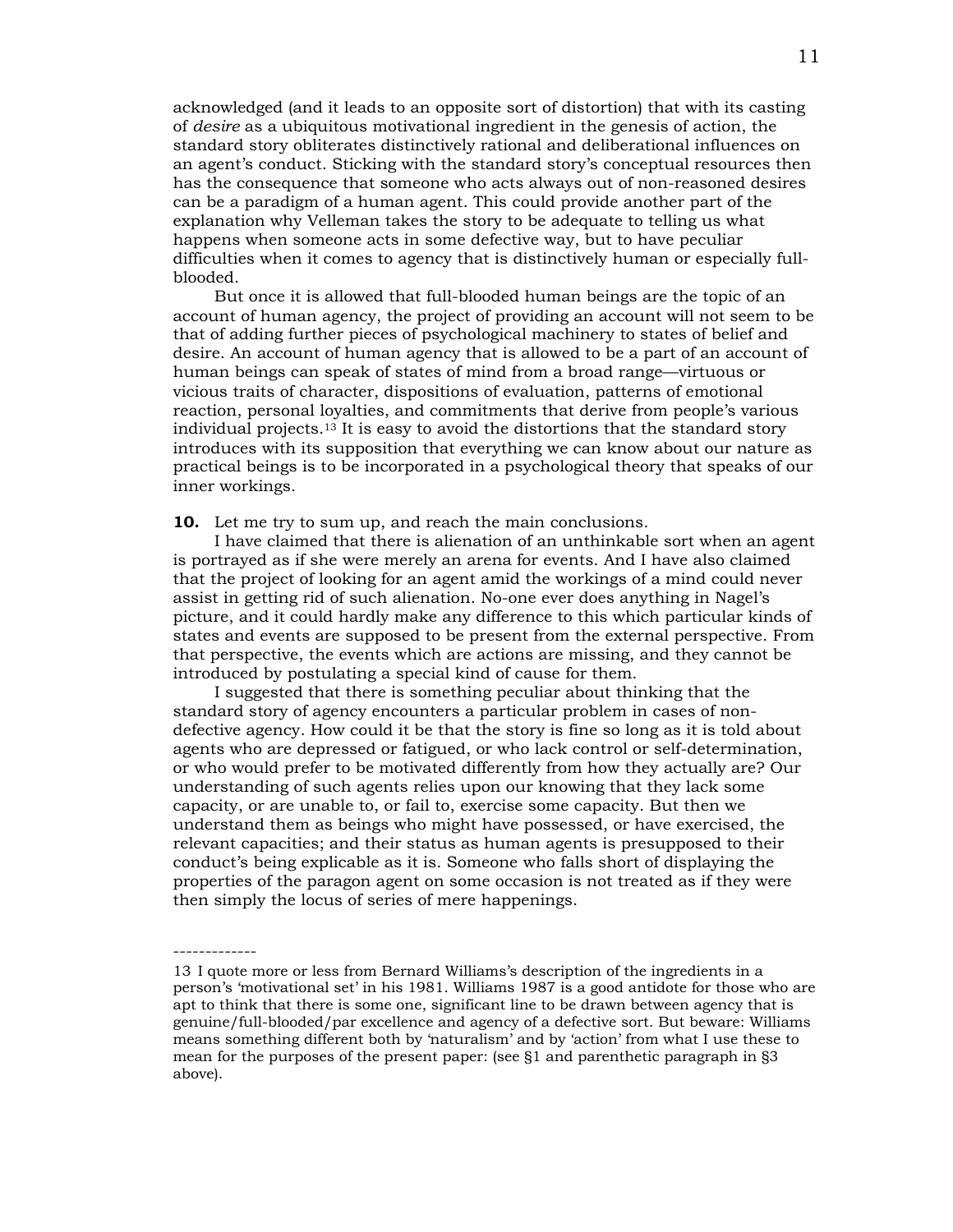If one ignores the gross physical facts of bodily agency, then it will be relatively easy to suppose that an agent's participation requires nothing that is obviously missing from the standard story of states and events as causes. But it becomes clear that Velleman's problem of agency would be a general problem (if it were a genuine problem at all) when one considers bodily agency, and encounters the species of unthinkable alienation introduced by Hume.

Velleman himself puts his problem of agency in a quite general way at one point: he says that it is difficult to know 'how the existence and relations of .. mental states and events .., connected to one another and to external behaviour by robust causal relations, .. can amount to a person's causing something rather than merely to something's happening in him'. To this the answer now is simple: 'They cannot'. No compounding of states and events in the naturalistic picture from which human beings are absent could constitute someone's doing something that she intentionally does.<sup>14</sup>

Velleman assumes that only *mental* states feature in the causation of actions, and he treats *states* as things to be lumped together with events in a single ontological category of 'items' or 'occurrences' (p.130). The assumption might seem to be recommended and the treatment necessary if the causal dependencies recognised when people do things had to be discernible among the causal chains that constitute the world's naturalistic workings. But the real causal dependencies are not discernible there. Nor can they be introduced by superadding a surrogate for a human being on top of—or (more literally, as Velleman sees things) in the middle of—the standard causal story.

AFTERWORD ON VELLEMAN. In his 'Introduction' to The Possibility of Practical Reason (Oxford University Press, 2000), Velleman no longer wants to draw exactly the line that he aimed at in the 1992 paper discussed above. And Velleman no longer speaks directly to the question whether states of agents' minds which are introduced to characterize different kinds of agency must belong within an account that subscribes to only a naturalistic conception of explanation. But some of my criticisms still apply, I think. In the 'Introduction', Velleman retains the idea that there is some *one* property of agents that we must uncover to characterise autonomous action. And he carries on with the idea of 'adding to the standard model' (pp.10–12). His thoughts about 'a mechanism modifying the motivational forces [already] at work' in a creature not endowed with practical reason also show him as captive still to the conception under attack in the present paper, I think.

 The distinction that Velleman wants to capture in the 'Introduction' is between autonomous action and mere activity (as opposed to the 1992 distinction between agency *par excellence* and something relatively defective). Mere activities include socalled sub-intentional cases (along with the cases of defective agency of concern in 1992). This means that the category within which the new distinction is to be made is not the category of actions as I have characterised these here, using 'intentionally'. Still, the crucial line on which I should insist is that between cases where the agent belongs in the story and cases where she does not. Thus I would agree with Velleman that one could find fault with the standard story for its assumption that the only

<sup>14</sup> There is much more to be said against the psychological reductionism to which Velleman thinks we are obviously entitled: see e.g. Dupré 1993, esp. Chs. 4 and 7. For those who have joined the naturalists in their habits of thought, it might help to point out that even when one contends that there are facts which are not part of the world defined by their naturalism, plenty of materialist intuitions can be retained: see e.g. Haugeland 1984.